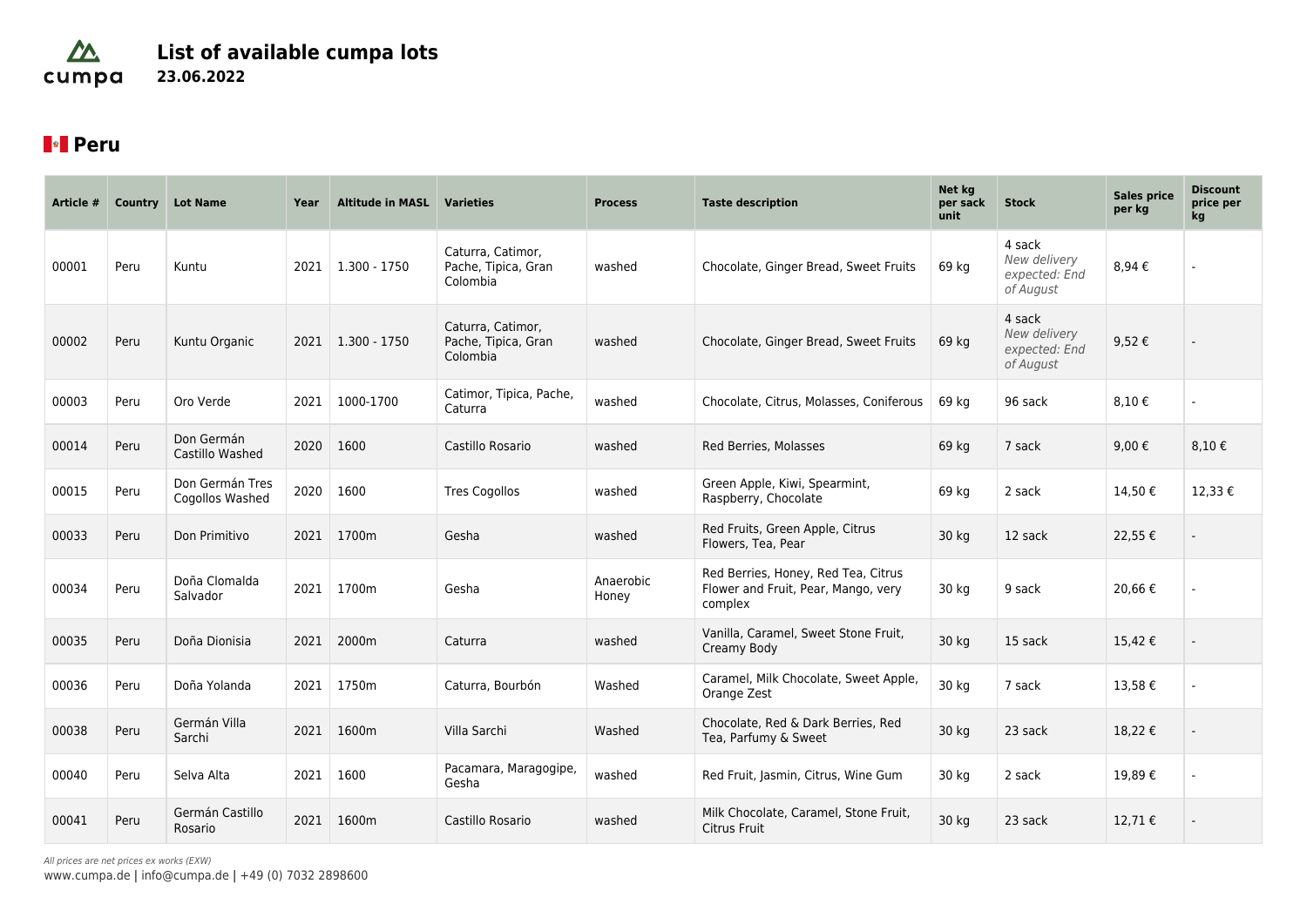### $\Delta$ **List of available cumpa lots** cumpa **23.06.2022**

| Article # | Country | <b>Lot Name</b>    | Year | <b>Altitude in MASL</b> | <b>Varieties</b>             | <b>Process</b>      | <b>Taste description</b>                                             | Net kg<br>per sack<br>unit | <b>Stock</b> | <b>Sales price</b><br>per kg | <b>Discount</b><br>price per<br>kg |
|-----------|---------|--------------------|------|-------------------------|------------------------------|---------------------|----------------------------------------------------------------------|----------------------------|--------------|------------------------------|------------------------------------|
| 00042     | Peru    | Shipago            | 2021 | 1600m                   | Bourbon, Caturra             | washed              | Milk Chocolate, Tropical Fruit, Tea,<br>Nougat, Syrupy Mouthfeel     | 30 kg                      | 28 sack      | 14,22 €                      |                                    |
| 00043     | Peru    | Unión              | 2021 | 1600m                   | Marsellesa, H1               | washed              | Vanilla Cream, Mandarine, Complex<br>Acidity, Banana, Milk Chocolate | 30 kg                      | 17 sack      | 14,44 €                      |                                    |
| 00044     | Peru    | Marañón            | 2021 | 1650m                   | Bourbon, Castillo<br>Rosario | washed              | Milk Chocoloate, Melon, Syrup, Lemon,<br>Caramell                    | 30 kg                      | 22 sack      | 15,74€                       |                                    |
| 00045     | Peru    | Don Martin         | 2021 | 1600m                   | Bourbon, Catimor             | washed              | Chocolate Cake, Stone Fruit,<br>Grapefruit, Honey, Creamy Body       | 30 kg                      | 28 sack      | 15,30 €                      |                                    |
| 00046     | Peru    | Don Gover          | 2021 | 1400m                   | Bourbon, Catimor             | Anaerobic<br>washed | Chocolate, Vanilla, Banana, Red Apple,<br><b>Nut Cream</b>           | 30 kg                      | 41 sack      | 14,97€                       |                                    |
| 00047     | Peru    | Lote Fincas (30kg) | 2021 | 1400m                   | Bourbon, Catimor             | Anaerobic<br>washed | Milk Chocolate, Stone Fruit, Grape,<br>Banana, Very Creamy           | 30 kg                      | 50 sack      | 14,71€                       |                                    |
| 00051     | Peru    | Lote Fincas (69kg) | 2021 | 1400m                   | Bourbon, Catimor,<br>Pache   | Anaerobic<br>washed | Milk chocolate, vanilla, stone fruit,<br>pear, buttercream           | 69 kg                      | 36 sack      | 14,71€                       |                                    |

## **Vietnam**

| Article # | Country | <b>Lot Name</b>            | Year | <b>Altitude in MASL</b> | <b>Varieties</b>                     | <b>Process</b>                  | <b>Taste description</b>                      | Net kg per<br>sack unit | <b>Stock</b> | Sales price<br>per kg | <b>Discount</b><br>price per kg |
|-----------|---------|----------------------------|------|-------------------------|--------------------------------------|---------------------------------|-----------------------------------------------|-------------------------|--------------|-----------------------|---------------------------------|
| 00019     | Vietnam | Zanya Double<br>Washed     | 2021 | 1500 - 1600             | Catimor, Caturra,<br>Bourbon, Tipica | Double Washed<br>(Kenyan Style) | Dried Apple, Red Currant Juice,<br>Ovomaltine | 30 kg                   | 43 sack      | 9.85 €                | 8.87 €                          |
| 00057     | Vietnam | Kra Jăn                    | 2022 | 1500 - 1650m            | Catimor, Caturra,<br>Bourbon, Tipica | Natural                         | Amarena Cherry, Vanilla Yogurt,<br>Strawberry | 30 kg                   | 20 sack      | 14.29€                | $\overline{\phantom{a}}$        |
| 00058     | Vietnam | Koho                       | 2022 | 1500 - 1650m            | Catimor, Caturra,<br>Bourbon, Tipica | Honey                           | Red Apple, Forest Honey, Cocoa                | 30 kg                   | 20 sack      | 14.13€                | $\overline{\phantom{a}}$        |
| 00059     | Vietnam | Lang Biang                 | 2022 | 1500 - 1650m            | Catimor, Caturra,<br>Bourbon, Tipica | Washed                          | Apple, Blackberry, White Tea                  | 30 kg                   | 15 sack      | $13.42 \notin$        | $\overline{\phantom{a}}$        |
| 00060     | Vietnam | Mr. Toi's Winey<br>Natural | 2022 | $900 - 1000m$           | Robusta                              | Anaerobic Natural               | Wine Gum, Raisin Chocolate, Vanilla<br>Cream  | 30 kg                   | 108 sack     | 11,78€                | $\overline{\phantom{a}}$        |

All prices are net prices ex works (EXW)

[www.cumpa.de](http://www.cumpa.de/) | [info@cumpa.de](mailto:info@cumpa.de) | [+49 \(0\) 7032 2898600](#page--1-0)